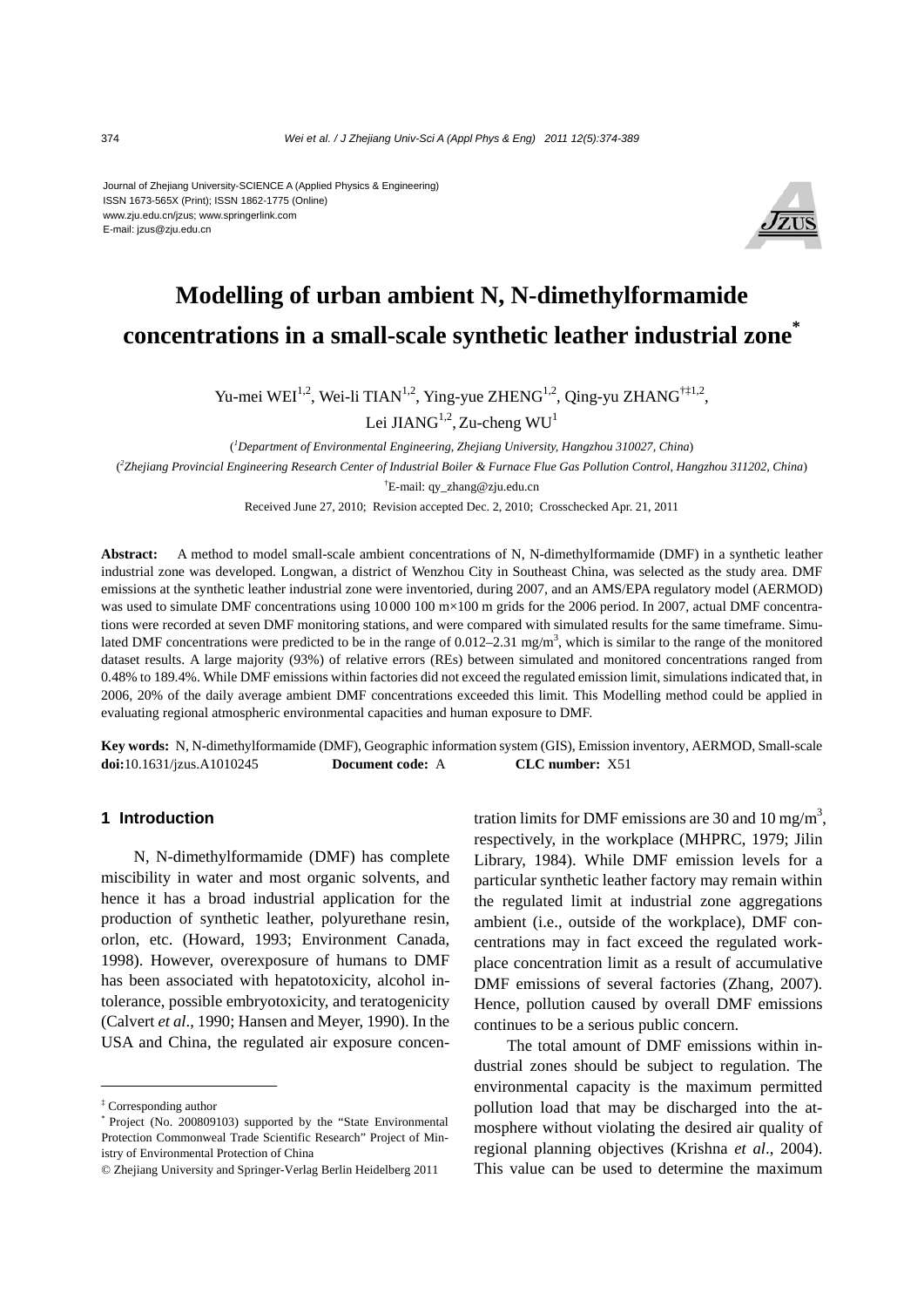permitted emission of certain pollutants in an area, and to set the emission quota of each factory within the area accordingly. To date, the total emission control, which is based on the environmental capacity, has been used widely in China to mitigate air pollution (Yang *et al*., 1999).

Currently, two methods are used to estimate environmental capacity, namely the *A*-*P* value method and multi-source model method (Fang *et al*., 2008). The *A*-*P* value method calculates the environmental capacity primarily using the size of the study area, but does not take into account meteorological and topographic data. On the other hand, the multi-source model method uses air pollutant dispersion models to calculate environmental capacity. Such dispersion models usually consider detailed emission inventories, emission sources distribution, meteorological and topographic data, and other associated datasets. Hence, while the *A*-*P* value method generates an ideal environmental capacity value, the multi-source model method is more likely to correspond to the actual situation (Fang *et al*., 2008). Therefore, when setting regulation limits in an area, the value based on the results of the *A*-*P* method may indicate pollutant concentrations exceeding the limits at some sites, while the multi-source model method may provide a more realistic inference (An *et al*., 2007; Fang *et al*., 2008).

Air dispersion models have the ability to simulate geographic information system (GIS) based pollutant concentrations using fine-scale receptor grids (Lin and Lin, 2002). Such models have been used for a range of situations, such as human exposure risk assessments and environmental capacity evaluation (Zhou *et al*., 2003; Krishna *et al*., 2004; Goyal *et al*., 2006; Silverman *et al*., 2007; Őzkaynak *et al*., 2008). In most studies, pollutant concentrations have been simulated with 1 km×1 km receptor grids (Zhang *et al*., 2008). However, for industrial zones where the spatial scale is small, pollutant emissions are likely to vary within a narrow range. In order to obtain detailed air pollutant dispersion concentrations, it is therefore necessary to reduce simulated receptor grids to 500 m×500 m, or as much as 100 m×100 m. Information with respect to factory location and respective emission rates is important to calculate air pollutant emission inventories for application to air dispersion models (Samaali *et al*., 2007). Furthermore, the emission quota of each factory may also be allocated according to the environmental capacity based on the emission inventories (SEPA, 2003). These combined parameters may prove significant for environment capacity evaluation and pollution mitigation. Hence, there is an urgent requirement to establish emission inventories based on GIS and simulated air pollutant dispersion distributions, particularly for small-scale industrial zones.

In this paper, we first established a GIS based DMF emission inventory using the case study of the synthetic leather industrial zone of Longwan, a district of Wenzhou City in Southeast China. The AMS/EPA regulatory model (AERMOD) was used to evaluate the ambient DMF concentrations of this district. We set up seven DMF monitoring stations to record DMF concentrations in the air of Longwan for four days in 2007: 28–29 March and 9–10 July. We compared and verified the model simulation results with those obtained from monitoring datasets. Finally, we presented simulations of ambient DMF concentrations to estimate the environmental capacity of Longwan during 2006, using 10000 grids of 100 m×100 m. The results were considered with respect to the potential impact on the human population residing in this region.

# **2 Study area**

The Longwan District, located on the south coast of East China Sea, is one of the three major urban areas of Wenzhou city in Zhejiang Province (Fig. 1). The urban area of Longwan covers  $279 \text{ km}^2$  with a population of 306000. The prevailing wind direction is north-north-east. The climate of Longwan is humid subtropical maritime, with an annual average temperature of 14–18 °C and annual average rainfall of 1500–1800 mm.

The Longwan synthetic leather industrial zone covers  $1.13 \text{ km}^2$ . The first synthetic leather factory in Longwan was built in the 1990s. Today, the district has 84 synthetic leather factories, including 30 polyvinylchloride (PVC) synthetic leather factories with 42 production lines, and 54 polyurea-formaldehyde (PU) synthetic leather factories with 260 production lines. Longwan is the largest synthetic leather production zone worldwide, producing about 70% of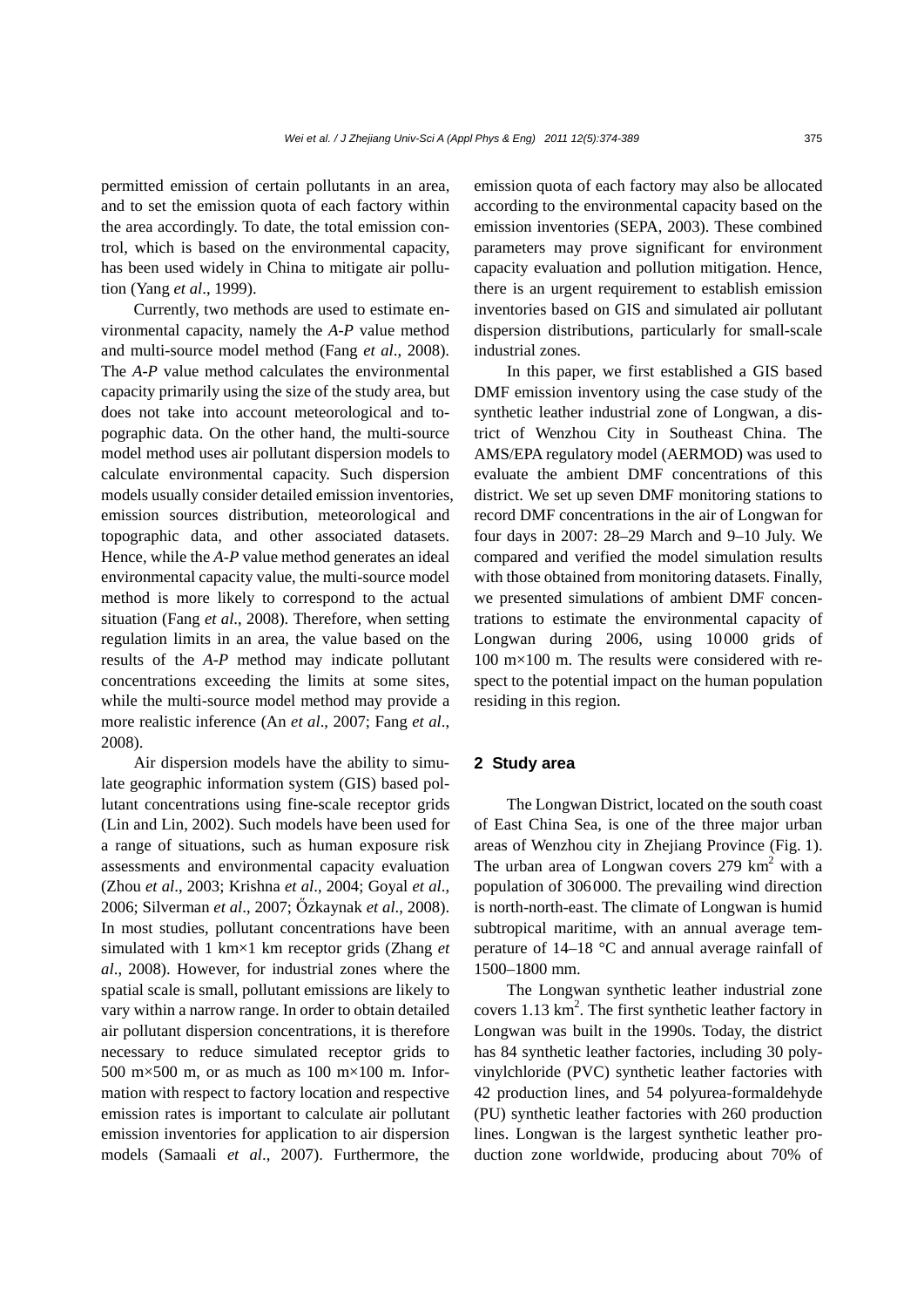China's synthetic leather goods and 50% worldwide. In recent years, control measures have been introduced to regulate DMF emissions.



**Fig. 1 A map of the Longwan District (pentacle) in Wenzhou City, Zhejiang Province, China** 

# **3 Methodology**

# **3.1 DMF in the manufacturing process of synthetic leather**

Synthetic leather manufacturing processes are mainly classified as wet and dry processes based on how solvents are expelled from the products (Wang *et al*., 2006). Fig. 2 illustrates the process of wet and dry operations for the manufacturing of synthetic leather at the Longwan industrial zone (Wang *et al*., 2006).



**Fig. 2 Flow diagram of the steps of operation for wet and dry synthetic leather manufacturing processes** 

In the wet process, PU resin is dissolved in organic solvents (DMF). The base textile is dipped into material for pre-solidification, ironing out to dry, coating, condensing in the condensation tank, washing in water to remove residual DMF, and finally drying and cooling to room temperature. In the dry process, PU resin is dissolved in organic solvents (DMF, methyl ethyl ketone (MEK), and toluene). The release paper is coated and subsequently heated in an oven to remove the solvents. The release paper is then adhered to the coated base textile of the wet process. It is dried again and cooled to room temperature. During the condensing phase of the wet process, wastewater contains 20% DMF. Wastewater is usually disposed for rectification, and most DMF is recycled.

Based on our investigation, DMF consumption, the emission, and recycling of one production line were almost the same for all synthetic leather factories in the study area. Therefore, we would take a production line as an example for DMF emission calculation.

## **3.2 DMF consumption in the synthetic leather industry**

The amount of PU resin used in a production line of synthetic leather factories can be calculated according to the formulas:

$$
Q_i = M_\Gamma r_i + S_i,\tag{1}
$$
  

$$
M_i = N_\Gamma V_r T,\tag{2}
$$

where  $Q$  is the total DMF consumption (kg);  $M$  is the resin consumption  $(kg)$ ; *r* is the percentage of DMF content of resin; *S* is the DMF consumption as a solvent (kg); *N* is the resin consumption per meter of base textile (wet process) or release paper (dry process) (kg/m); *V* is the velocity of base textile (wet process) or release paper (dry process) (m/h); *T* is the operating time of the factory (h); *I* is type of production (wet or dry process).

In the wet process, resin consumption of base textile is about 0.378 kg/m, and base textile velocity is about 840–900 m/h. However, in the dry process, resin consumption of release paper is about 0.16– 0.17 kg/m, while release paper velocity remains at 840–900 m/h. The operating time of synthetic leather factories in the study area is about 210 d/yr, i.e., 5040 h/yr.

Furthermore, the proportion of DMF used in resin and solvent for the wet process differs to that for the dry process. In the wet process, 700 kg of raw DMF material is used per  $10^3$  kg of resin, with a further 700 kg of DMF being added as the solvent.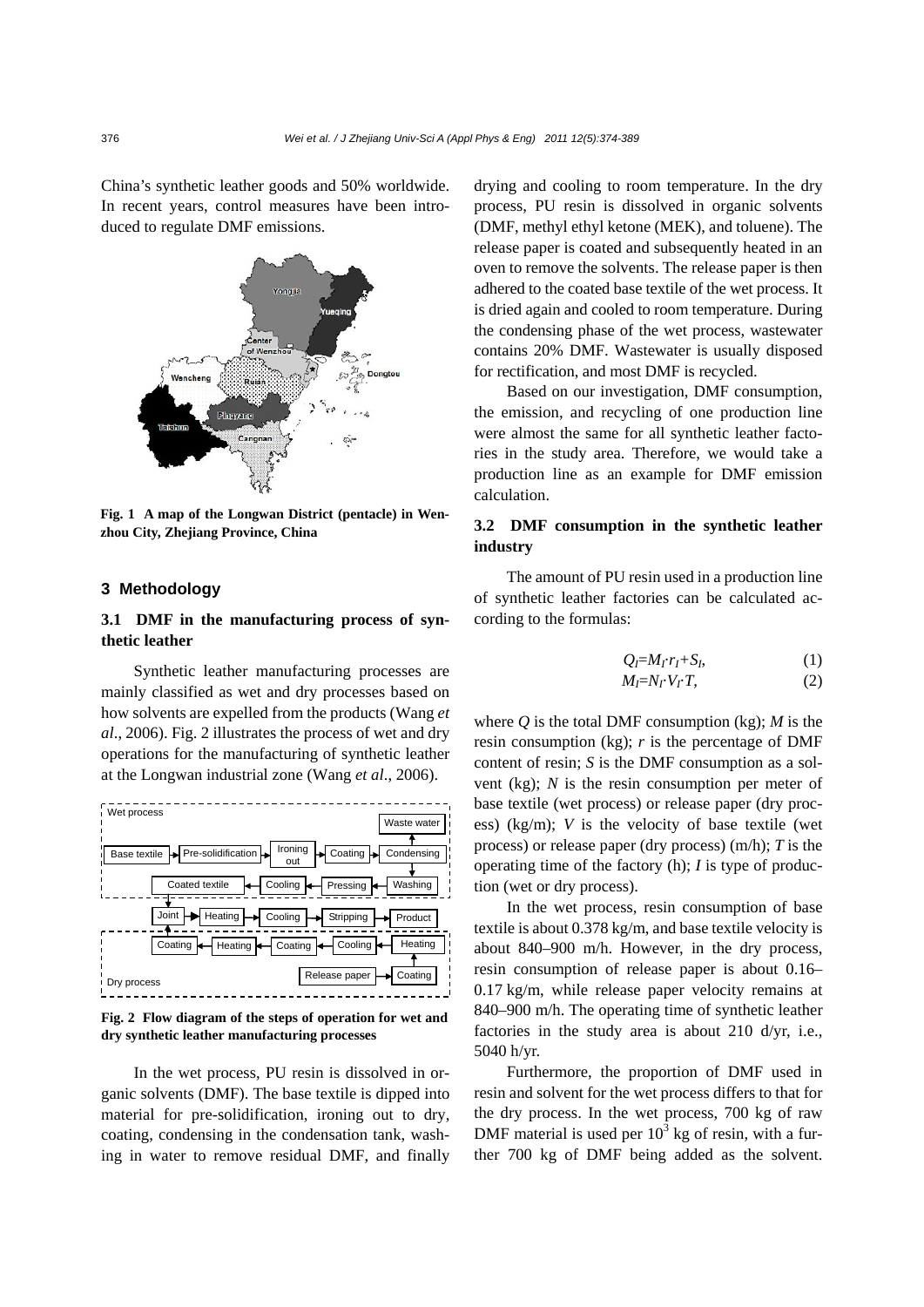However, in the dry process, 500 kg of raw DMF material is used per  $10^3$  kg of resin, with a further 500 kg of DMF being added as the solvent.

## **3.3 DMF emissions in the manufacturing process**

DMF emissions are estimated based on the mass balance of the manufacturing process according to the total DMF consumption. This method calculates pollutant emission into the environment using the difference between all inputs and measurable outputs of the system (Coufal *et al*., 2006). DMF emissions were calculated based on the following formulas:

$$
Q_{\rm E} = Q_{\rm W\text{-}F} + Q_{\rm W\text{-}E} + Q_{\rm D\text{-}F} + Q_{\rm D\text{-}E} + Q_{\rm R\text{-}E},\tag{3}
$$

$$
Q_{\text{W-T}} = Q_{\text{W-F}} + Q_{\text{W-E}} + Q_{\text{W-W}},\tag{4}
$$

$$
Q_{\text{D-T}} = Q_{\text{D-F}} + Q_{\text{D-C}}, \tag{5}
$$
\n
$$
Q_{\text{D-F}} = Q_{\text{D-C}} \cdot (1 - n). \tag{6}
$$

$$
Q_{R-E}=Q_{R-IN}-Q_{R-T}-Q_{R-B}-Q_{R-C}-Q_{R-O}-Q_{R-D}
$$
, (7)

where  $Q_{\rm E}$  is the total DMF emission (kg);  $Q_{\rm W\text{-}F}$  and *Q*W-E are the fugitive and organized emissions of DMF in the wet process respectively (kg);  $Q_{D-F}$  and  $Q_{\text{D-E}}$  are the fugitive and organized emissions of DMF in the dry process respectively (kg);  $Q_{\text{R-E}}$  is the DMF emission in the rectification process (kg);  $Q_{W-T}$  and  $Q_{D-T}$  are the total DMF consumptions in the wet and dry processes respectively (kg);  $Q_{\text{W-W}}$  is the DMF contained in wastewater (kg);  $Q_{D-C}$  is the DMF collected by control facilities (absorption column) (kg);  $\eta$  is the percentage efficiency of control facility;  $Q_{\text{R-IN}}$ is the total DMF collected for recycling (kg);  $Q_{R-T}$  and  $Q_{R-R}$  are the DMF contained in the water at the top and bottom of the rectification column, respectively (kg);  $Q_{\text{R-C}}$  is the DMF contained in the circulating water pool (kg);  $Q_{R-O}$  is the recycled DMF (kg);  $Q_{R-D}$ is the DMF decomposition (calculated by dimethylamine produced) (kg).

The DMF emissions during the ironing out process are collected in the chimney stack prior to emission, resulting in organized emissions into the atmosphere. According to the monitoring data of 54 PU synthetic leather factories, organized DMF emission in the wet process from the chimney stack is estimated to be  $4.2 \times 10^3$  kg/yr per production line. The DMF fugitive emission for other processes in wet production, such as pre-solidification, coating, and condensing, is estimated to be  $1.039\times10^5$  kg/yr per production line. In the dry process,  $6.631 \times 10^5$  kg/yr of DMF per production line is collected for disposal in the absorption column, and the disposal efficiency is estimated at 99%. Therefore, the organized emission of DMF after absorption is estimated to be  $6.63\times10^3$  kg/yr per production line. According to the monitoring data, fugitive emissions of DMF, which were not collected but volatilized in the process of dissolving, coating, and heating, are estimated to be 5.686 $\times$ 10<sup>4</sup> kg/yr per production line.

The total DMF collected for recycling is  $2.052\times10^{6}$  kg/yr per production line. DMF contained in each unit of operation is calculated based on water fluxes and DMF concentrations. According to the metering instrument data of 11 factories, the wastewater fluxes in the top rectification column, the bottom rectification column, and circulating water pool are approximately  $2 \times 10^3 - 7 \times 10^3$ , 100-300, and  $6 \times 10^3$ - $8\times10^{3}$  kg/h, respectively. The recycling flux of DMF is  $1.1 \times 10^3 - 2.8 \times 10^3$  kg/h. At 11 factories, we collected water samples of each unit of operation to test DMF concentrations.

# **3.4 AERMOD**

AERMOD is a near field steady state Gaussian air pollutant dispersion model proposed by the US EPA (US EPA, 2004a; Cimorelli *et al*., 2005; Perry *et al*., 2005). The model aims to simulate short-range dispersion (up to 50 km) from multiple sources of different emission types including point, area, and volume sources. Previous studies have focused on the performance of AERMOD since it was developed. The accuracy and reliability of results of AERMOD at different spatial scales in urban areas have been evaluated in comparison to other dispersion models using 17 field-study databases (Perry *et al*., 2005). Perry *et al.* (2005) found that with few exceptions, AERMOD's performance is superior to those of other applied models.

In this study, AERMOD was used to simulate annual and daily average concentrations of DMF. The model input data included source location and parameter data, meteorological data, terrain data, and receptor locations. As the study area is a coastal plain with the flat terrain, the simulation has been carried out using a flat option.

## 3.4.1 Source location and parameter data

DMF emissions were divided into two sources,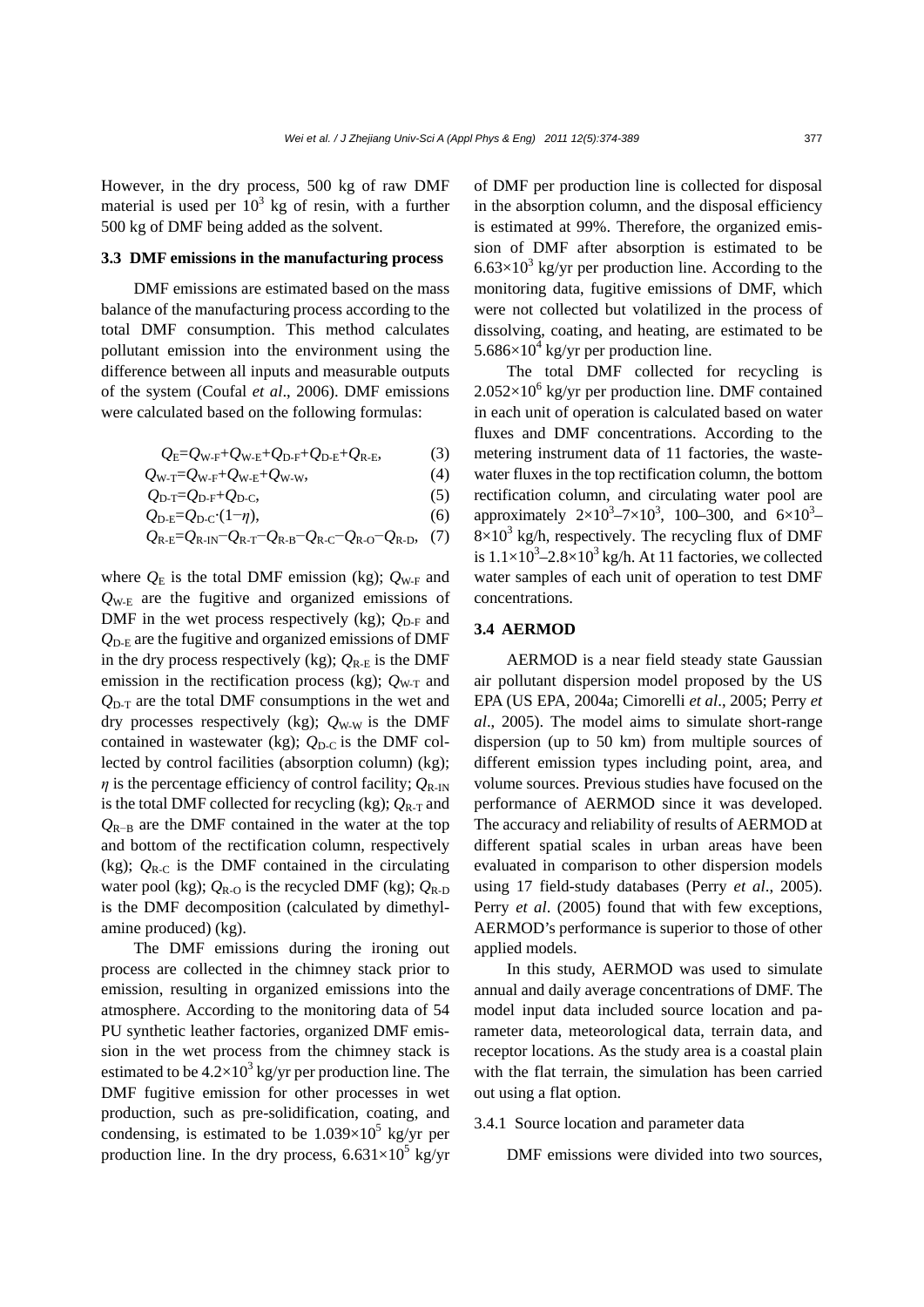point and area. We considered point sources to be organized sources (i.e., emissions from chimney stacks  $\leq$ 15 m), while emissions from factory workshops were considered to be area sources. In the study area, there were 75 point sources and 54 area sources in total.

Point source characteristics include source location, pollutant emission rate, release height above ground, stack inside diameter, and stack gas exit temperature and exit velocity. Information on each point source was compiled, such as stack height and diameter, as well as emission exit velocity and exit temperature. The latitude and longitude of each point source was measured using a handheld global positioning system (GPS). The DMF emission rate was calculated by dividing the average running time of 54 control factory facilities against DMF emissions. In this study, we did not list the specific information of each point, but gave the range of each parameter of 75 point sources. Based on the investigation, the point source stack height and the diameter were approximately 16–25 and 0.8–1.2 m, respectively, and the emission exit velocities from point sources ranged from 15.92–21.23 m/s, while the exit temperature was  $25-40$  °C.

Area source inputs include source location, area emission rate, lengths of *X* and *Y* side of the area, orientation angle for the rectangular area in degrees from North, and release height above ground. The workshops of each factory were identified as the area sources. For area sources, emissions were distributed with respect to the wet and dry production lines of each workshop. The latitude and longitude of the four corners of each workshop in all 54 factories were measured using a handheld GPS. Information on length and width of each workshop was compiled. The orientation angles for the rectangular area sources in degrees from North were calculated, and are shown in Fig. 3. The wet and dry production lines are usually located in the first and second floors of the workshop. Therefore, the average DMF emission height of area sources is 3 or 6 m based on the height of the corresponding floor.

## 3.4.2 Meteorological data

To develop meteorological inputs for AERMOD, the AERMET meteorological processor was used to calculate hourly boundary layer parameters such as



**Fig. 3 Angle of orientation for 54 rectangular workshops and seven monitoring stations in the Longwan District of Wenzhou City, China** 

the Monin-Obukhov length, temperature scale, convective velocity scale, and sensible heat flux. AER-MET requires the input of surface characteristics in combination with standard meteorological observations. In the absence of meteorological observations at an hourly interval, we used the Fifth-Generation NCAR/Penn State Mesoscale Model (MM5) to calculate these meteorological data, according to the latitude and longitude coordinates of Longwan. MM5 was developed by Pennsylvania State University and the National Centre for Atmospheric Research in Boulder, Colorado, USA (Grell *et al*., 1995). It has been widely used and tested to derive meteorological inputs for air dispersion models (Sokhi *et al*., 2006; Han, 2007; Matthias *et al*., 2008). In order to validate the simulation results of MM5, we compared the simulated meteorological data with meteorological data from a nearby station (Wenzhou Station: 58659). Air temperature, wind speed, and wind direction were statistically analyzed due to their known significant influence on DMF dispersion (Horan and Finn, 2008; Klepeis *et al*., 2009). Surface and profile meteorological inputs for AERMOD are listed in Table 1. The necessary meteorological data calculated by MM5 are listed in Table 2.

## 3.4.3 Surface characteristic

Surface characteristics (surface roughness, Bowen ratio, and albedo) are also required AERMET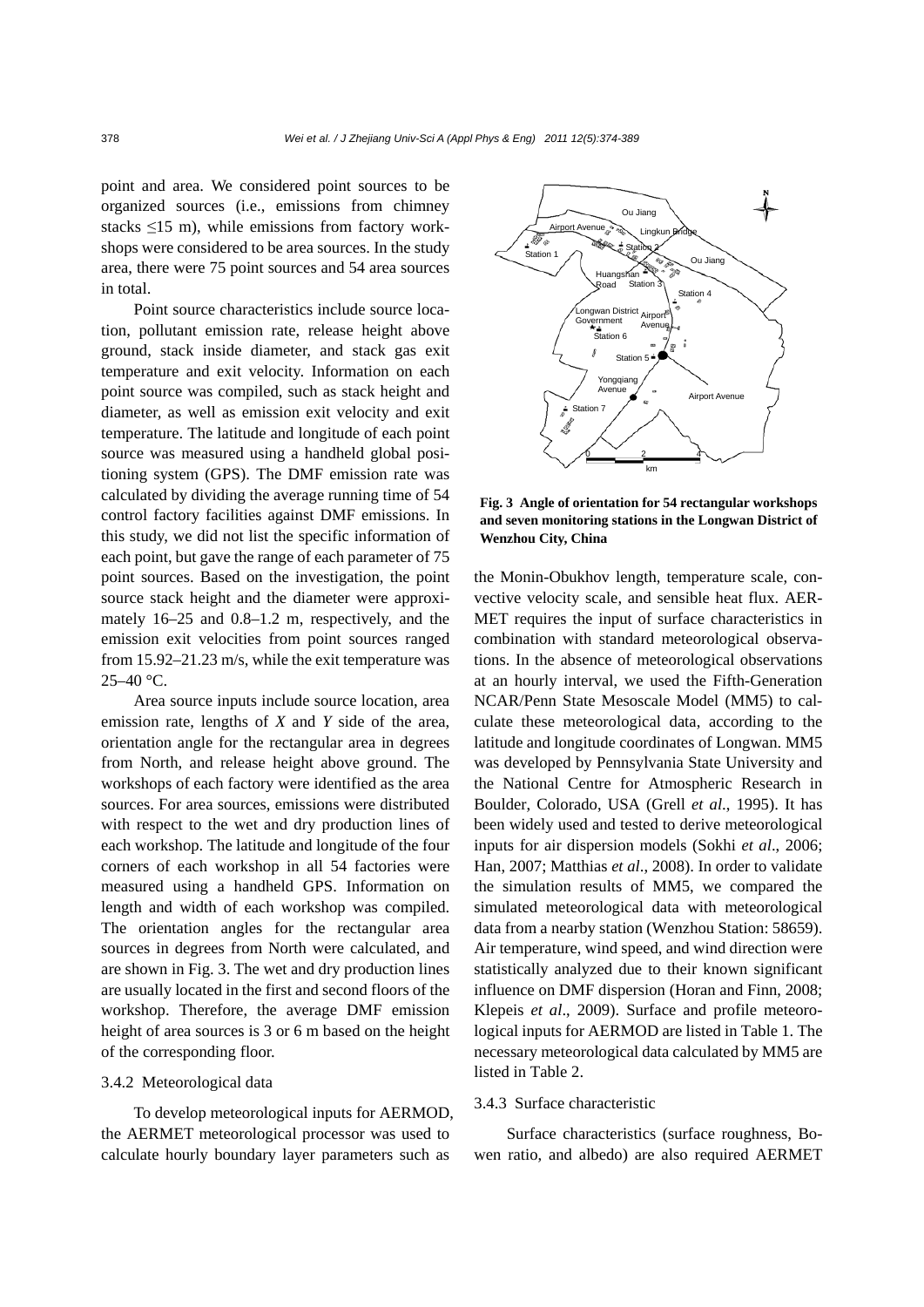| No. | Surface meteorological input                       | No. | Surface meteorological input | No.            | Profile meteorological input    |
|-----|----------------------------------------------------|-----|------------------------------|----------------|---------------------------------|
|     | Sensible heat flux $(W/m^2)$                       | 10  | Height <sup>3</sup> (m)      | 1              | Height $(m)$                    |
| 2   | Friction velocity $(m/s)$                          | 11  | Temperature $(K)$            | $\overline{2}$ | $\text{Top}^*$                  |
| 3   | Convective velocity scale $(m/s)$                  | 12  | Height <sup>4</sup> (m)      | 3              | Wind direction $(°)$            |
| 4   | Vertical potential temperature<br>gradient $(K/m)$ | 13  | Precipitation code           | 4              | Wind speed $(m/s)$              |
|     | Height <sup>1</sup> (m)                            | 14  | Precipitation rate (mm/hr)   | 5              | Temperature $(K)$               |
| 6   | Height <sup>2</sup> (m)                            | 15  | Relative humidity (%)        | 6              | Initial lateral plume size (m)  |
|     | Monin-Obukhov length (m)                           | 16  | Station pressure (hPa)       | 7              | Initial vertical plume size (m) |
| 8   | Wind speed $(m/s)$                                 | 17  | Cloud cover (tenths)         |                |                                 |
| 9   | Wind direction $(°)$                               |     |                              |                |                                 |

**Table 1 Meteorological inputs for AERMOD**

<sup>1</sup> Height of the convectively-generated boundary layer;  ${}^{2}$  Height of the mechanically-generated boundary layer;  ${}^{3}$  Height above which the wind was measured; <sup>4</sup> Height above which the temperature was measured;  $*$  top=1, if this is the last (highest) level, and otherwise 0

| Table 2 Meteorological data calculated by MM5 |  |  |  |
|-----------------------------------------------|--|--|--|
|-----------------------------------------------|--|--|--|

| 12-h upper            | 24-h surface         |
|-----------------------|----------------------|
| meteorological data   | meteorological data  |
| Wind speed $(m/s)$    | Wind speed $(m/s)$   |
| Wind direction (°)    | Wind direction (°)   |
| Temperature $(K)$     | Temperature (K)      |
| Pressure (hPa)        | Cloud cover (tenths) |
| Height $(m)$          |                      |
| Relative humidity (%) |                      |

inputs to calculate planetary boundary layer (PBL) parameters. EPA has released a computer program (AERSURFACE) to calculate these values from the US Geological Survey (USGS) National Land Cover Data 1992 archives (NLCD92) (US EPA, 2008). As the NLCD92 data is not available for the study area, we calculated these values based on the method recommended by ADEC, which has also been used by Trinity Consultants (USA) (ADEC, 2009). According to EPA's stated guidance, the applicable sectors for calculating surface roughness, Bowen ratio, and albedo were determined (US EPA, 2004b). The land classification for the study area was determined using a land-use map of Longwan and site visits. Then, the fraction of each land classification and the distance between the meteorological site and the centroid of each classification were estimated. The above values were referenced in a table, along with the seasonal surface roughness, Bowen ratio, or albedo (as applicable) associated with each classification (US EPA, 2004b). Surface roughness was calculated by weighting each applicable value by land fraction divided by the distance. Bowen ratio and albedo were

calculated by weighting each applicable value by land fraction. The land of the study area can be classified as indicated in Table 3.

|  |  |  |  |  | Table 3 Fraction of land classification of the study area |
|--|--|--|--|--|-----------------------------------------------------------|
|--|--|--|--|--|-----------------------------------------------------------|

|                                          | Area               | Fraction of |  |
|------------------------------------------|--------------------|-------------|--|
| Land cover category                      | (km <sup>2</sup> ) | total area  |  |
| Open water                               | 22                 | 0.22        |  |
| Low intensity residential                | 8                  | 0.08        |  |
| Commercial/Industrial/<br>Transportation | 31                 | 0.31        |  |
| Evergreen forest                         | 12                 | 0.12        |  |
| Urban/Recreational<br>grasses            | 4                  | 0.04        |  |
| Row crops                                | 23                 | 0.23        |  |
| Total                                    | 100                |             |  |

The study area is a coastal plain with the flat terrain and dense river network. As shown in Table 3, commercial, industrial, and transportation lands account for the largest proportion of the total area. Owing that the area with dense river network is close to Oujiang River, the land use of open water accounts for 22% of the total area. Longwan is the suburb district of Wenzhou City, and about 8% area is of low residential density.

#### 3.4.4 Receptor locations

In small-scale regions, air pollutant concentrations may vary obviously across the area (Spicer *et al*., 1996). Therefore, high resolution receptor grids are necessary to obtain detailed pollutant concentrations. Hence, we simulated DMF concentration distribution using the receptor grids of 100  $m \times 100$  m. All receptors were identified by their coordinates.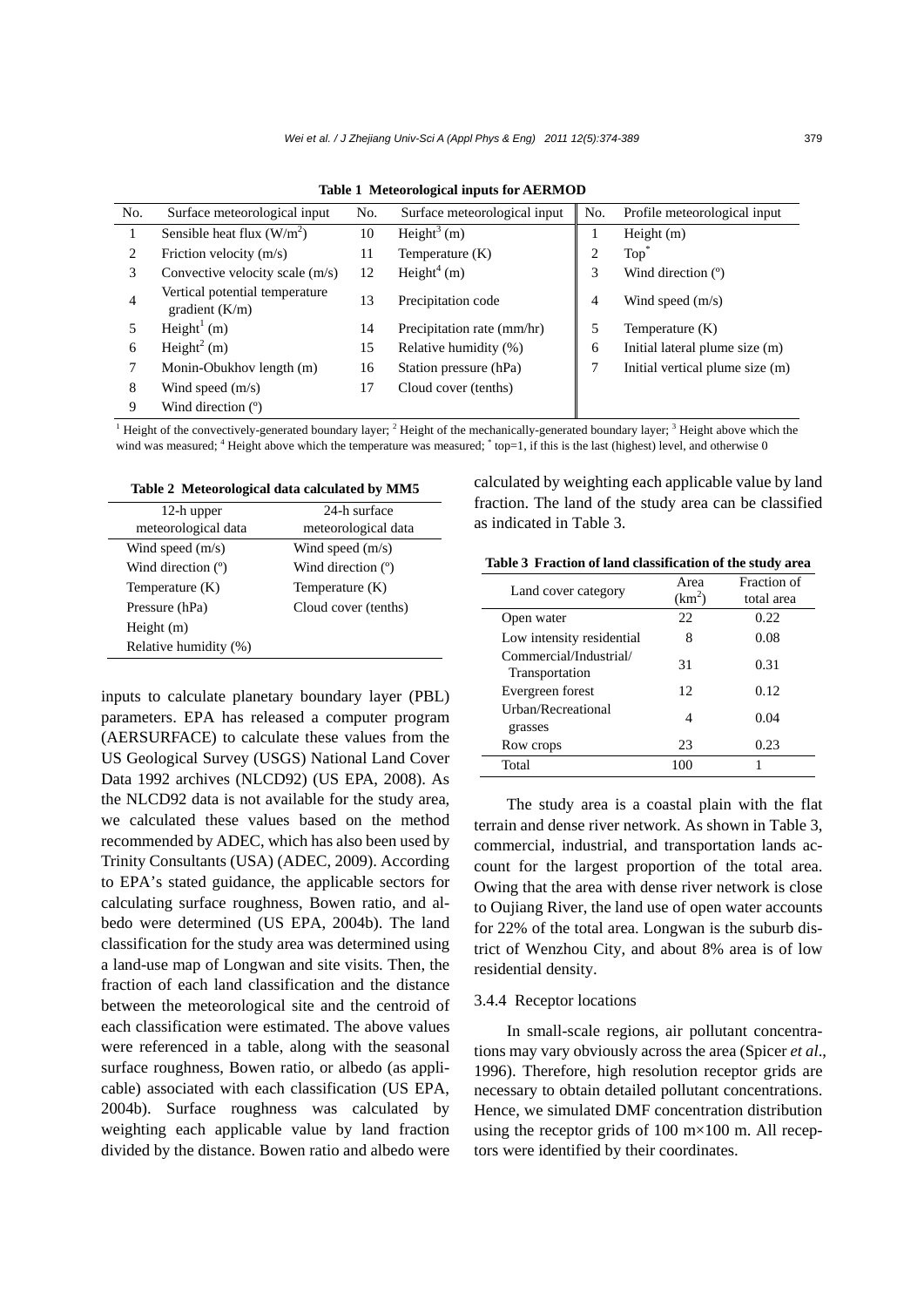#### **3.5 DMF ambient concentration monitoring**

In order to verify DMF emission inventories to simulate the concentration distribution by the dispersion model, seven monitoring stations representing different urban communities within the study area were characterized. The monitoring sites were located in industrial (Stations 2, 3, 7), residential (Stations 1, 4), and commercial zones (Station 6), as well as along major roads (Station 5) (Fig. 3). We obtained information from Wenzhou Environment Monitoring Center, which recorded DMF concentrations according to national monitoring standard (MEP-GAQSIO, 2008). The study occurred in the spring and summer seasons (March and July), which is the midseason of synthetic leather production. During this period, most factories in the study area are operating. Therefore, at each monitoring site, samples were collected hourly at 10:00, 11:00, 12:00, and 13:00, during 28–29 March and 9–10 July, 2007. The production of all 54 synthetic leather factories were also investigated during the periods of monitoring. The relative errors (REs) between the monitored and simulated data were evaluated using the following formula:

$$
RE = \frac{|C - C_0|}{C} \times 100\%,
$$
 (8)

where  $C$  represents the monitored data, and  $C_0$  represents the simulated data.

# **4 Results and discussion**

## **4.1 DMF emissions of synthetic leather production**

As it is shown in Table 4, total estimated consumptions of DMF in wet and dry processes for one production line were  $2.24 \times 10^6$  and  $0.72 \times 10^6$  kg/yr, accounting for 76% and 24% of total consumption respectively. For 54 synthetic leather factories in the study area, there were 139 wet and 121 dry production lines in total. Hence, the total consumption of DMF in the study area reached  $3.98\times10^8$  kg/yr.

The test results of water samples at 11 factories showed that DMF concentrations in water at the top and bottom rectification columns and circulating water pools were approximately 0.06–2.35, 36.12– 90.73, and 0.13–0.94 mg/ml, respectively. In addition, the dimethylamine concentrations in water at the top and bottom rectification columns and circulating water pools were approximately 0.53–2.53, 0.01–1.31, and 0.5–1.2 mg/ml, respectively.

| Table 4 DMF consumption of a representative synthetic |  |
|-------------------------------------------------------|--|
| leather factory in the wet and dry processes          |  |

| Type of DMF         | DMF consumption of one<br>production line $(x10^3, \text{kg/yr})$ |             |  |  |
|---------------------|-------------------------------------------------------------------|-------------|--|--|
| consumption         | Wet process                                                       | Dry process |  |  |
| DMF used in resin   | 1120                                                              | 360         |  |  |
| DMF used as solvent | 1120                                                              | 360         |  |  |
| Total               | 2240                                                              | 720         |  |  |

Table 5 showed the estimated amount of DMF emissions from the chimney stack, workshop area, and recovery process of one production line. DMF emissions in one wet and one dry production lines were  $1.081\times10^5$  and  $6.35\times10^4$  kg/yr, accounting for 63% and 37% of total emissions, respectively. Fugitive emission from workshop was  $1.608 \times 10^5$  kg/yr and accounted for 94% of total emissions. The part of DMF emitted at a low height has a greater impact on human health, and hence mitigation measures should be focused on DMF emissions from workshops. According to total production lines, total emission of DMF in the study area was  $2.27 \times 10^7$  kg/yr.

**Table 5 DMF emissions from the chimney stack, workshop area and recovery process** 

| Emission source  | DMF emissions of one production<br>line $(\times 10^3$ , kg/yr) |          |         |  |  |
|------------------|-----------------------------------------------------------------|----------|---------|--|--|
|                  | Wet line                                                        | Dry line | Total   |  |  |
| Stack            | 4.2.                                                            | 6.63     | 10.83   |  |  |
| Workshop         | 103.9                                                           | 56.86    | 160.76  |  |  |
| Recovery process | 0.033                                                           | 0.01     | 0.043   |  |  |
| Total            | 108.133                                                         | 63.5     | 171.633 |  |  |

# **4.2 Comparison of simulated and monitored meteorological data**

Fig. 4 showed the comparison of simulated meteorological data with those of monitored meteorological data during 23–29 March and 4–10 July, 2007, which encompassed the days that the synthetic leather factories were monitored. The simulated data of the three meteorological parameters closely resembled the monitored data.

Table 6 presented an index of agreement (IOA), root mean square error (RMSE), and mean bias error (MBE) of three of the meteorological parameters (air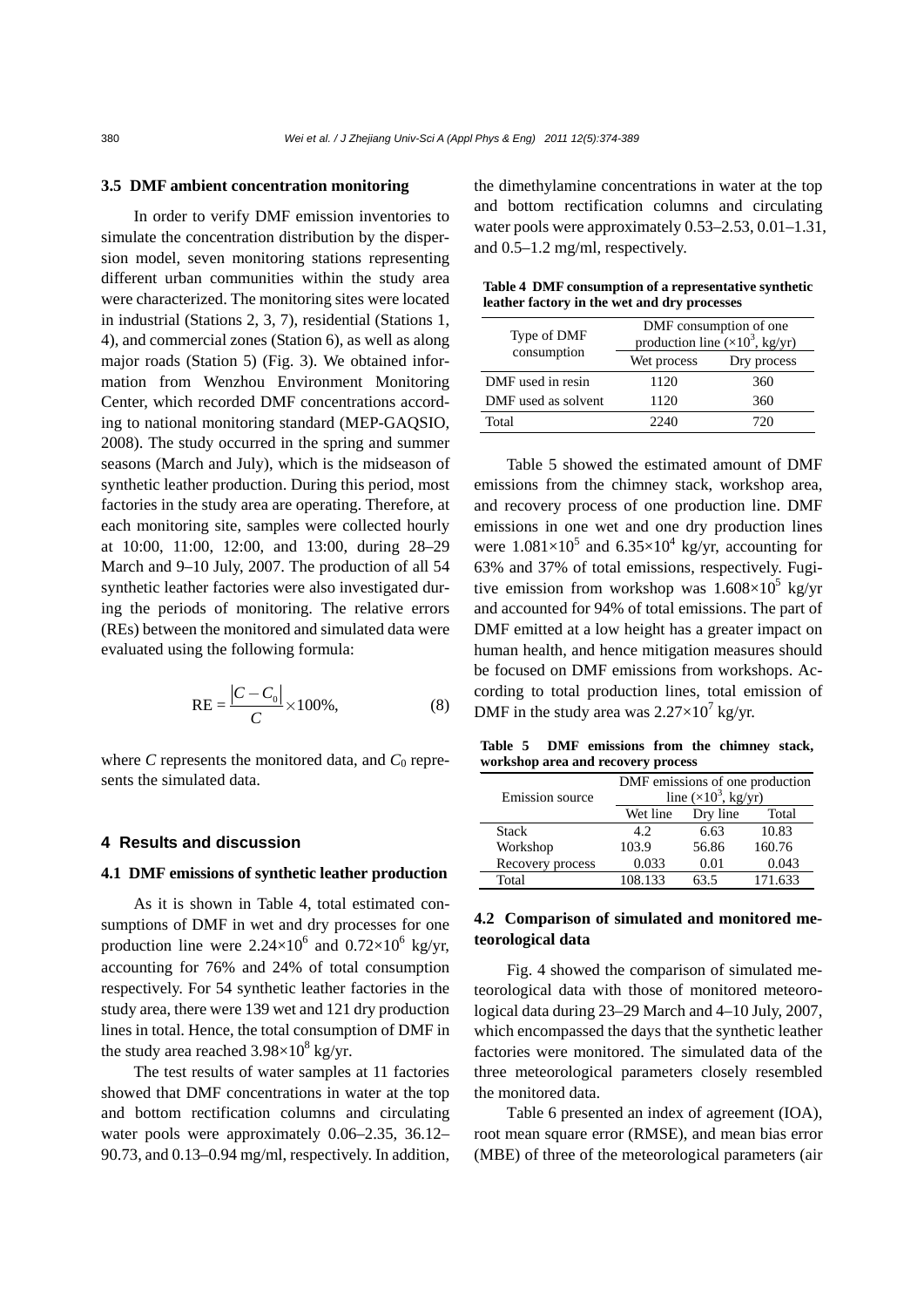temperature, wind speed, and wind direction) (Willmott, 1981; Gunhan *et al*., 2005; Zawar-Reza *et al*., 2005). As shown in the table, the simulated air temperature closely resembled the monitored datasets, with the IOA, RMSE, and MBE being 0.98, 1.7, and –1.3, respectively. The IOA, RMSE, and MBE of wind speed were 0.84, 0.1, and 0.1, respectively, and those of wind direction were 0.83, 63.2, and 14.0, respectively. The IOA of these three meteorological parameters were greater than 0.8, with values above 0.6 being accepted as representative (Titov *et al*., 2007). However, RMSE and MBE of wind direction were much larger than those of other two parameters. Therefore, MM5 simulations performed best for temperature, followed by wind speed and wind direction.



**Fig. 4 Curves of air temperature (a), wind speed (b), and wind direction (c) in the Longwan District of Wenzhou City, China during 23–29 March and 4–10 July 2007** 

**Table 6 Comparison of three meteorological parameters (air temperature, wind speed, and wind direction) during 23–29 March and 4–10 July 2007** 

| Meteorological<br>parameter   | ЮA   | <b>RMSE</b> | MBE    |
|-------------------------------|------|-------------|--------|
| Air temperature $(^{\circ}C)$ | 0.98 | 1.7         | $-1.3$ |
| Wind speed $(m/s)$            | 0.84 | 0.1         | 0.1    |
| Wind direction $(°)$          | 0.83 | 63.2        | 14.0   |

IOA: index of agreement; RMSE: root mean square error; MBE: mean bias error

# **4.3 Comparison of simulated and monitored DMF concentrations**

The wind speed and wind direction during the monitoring period were shown in Table 7. The results of simulated and monitored DMF concentrations at each monitoring station during 28–29 March and 9–10 July, 2007, were shown in Figs. 5–8.

On 28 March 2007 (Fig. 5), the REs between the monitored and simulated data of Stations 2 and 4 were greatest between 10:00 and 11:00 (207.8% and 89.8%, respectively). The same two stations also exhibited their greatest discrepancy between 11:00 and 12:00 (140.8% and 152.5%, respectively). However, between 12:00 and 13:00 and between 13:00 and 14:00, the REs between simulated and monitored data were the greatest at Station 5 (81.6% and 314.6%, respectively), while those for all other stations remained below 100% during these survey periods. Overall, REs between simulated and monitored data less than 50% were obtained for seven stations during 13 of the 28 survey hours (i.e., 7 stations×4 hours per station), which accounted for 46% of the total monitoring points. Overall, REs in excess of 200% were obtained for two of the surveyed hours, which accounted for 7% of the total monitoring points. Comparatively, the REs between simulated and monitored data of Stations 2 and 4 were larger than those of the other stations. In fact, the simulated DMF concentrations exceeded monitored concentrations for these two stations. These discrepancies could be attributed to the locations of the two stations and meteorological conditions during the monitoring periods. For example, Station 2 was located to the west of the synthetic leather industrial zone, and surrounded by more than 10 factories (three factories to the northwest, three to the west, and four to the south of the station). Station 4 was located to the east of the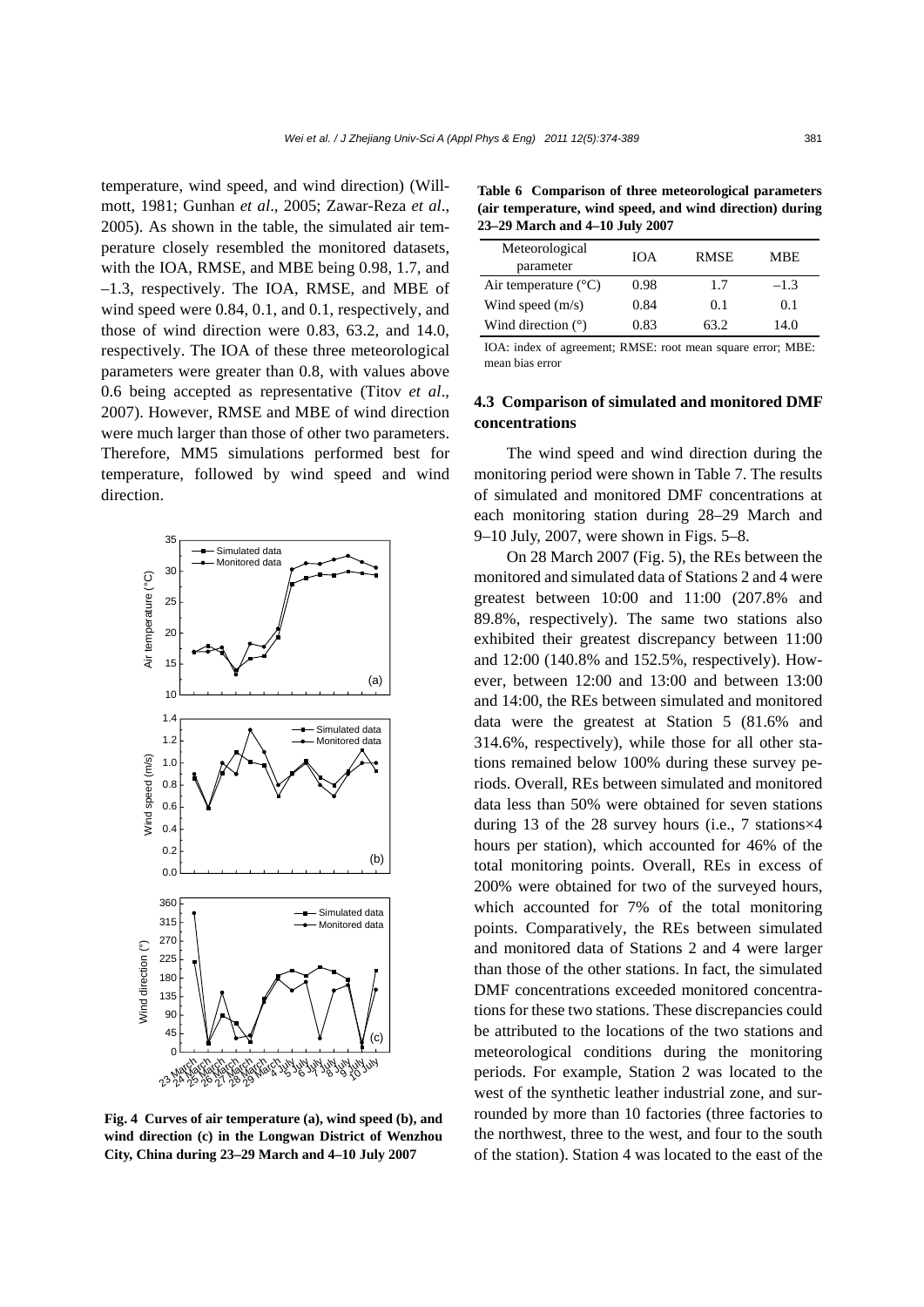| Monitoring period |                 | Wind speed $(m/s)$ Wind direction |           | Monitoring period |                 | Wind speed $(m/s)$ Wind direction |   |
|-------------------|-----------------|-----------------------------------|-----------|-------------------|-----------------|-----------------------------------|---|
|                   | $10:00 - 11:00$ | 1.6                               | <b>SW</b> |                   | $10:00 - 11:00$ | 1.6                               | N |
| 28 March          | 11:00–12:00     | 1.6                               | <b>SW</b> | 9 July            | $11:00 - 12:00$ | 1.6                               | N |
|                   | $12:00 - 13:00$ | 1.1                               | <b>SW</b> |                   | $12:00 - 13:00$ |                                   | N |
|                   | 13:00–14:00     | 1.1                               | <b>SW</b> |                   | $13:00 - 14:00$ |                                   | N |
|                   | $10:00 - 11:00$ | 1.5                               | S         | $10$ July         | $10:00 - 11:00$ | 1.8                               | S |
| 29 March          | $11:00 - 12:00$ | 1.5                               | S         |                   | 11:00-12:00     | 1.8                               | S |
|                   | $12:00 - 13:00$ | 1.5                               |           |                   | $12:00 - 13:00$ | 1.3                               |   |
|                   | 13:00–14:00     |                                   |           |                   | 13:00-14:00     | 0.7                               |   |

**Table 7 Wind speed and wind direction during 28–29 March and 9–10 July, 2007**



**Fig. 5 Ambient DMF concentration for 28 March 2007 at 10:00–11:00 (a), 11:00–12:00 (b), 12:00–13:00 (c), and 13:00–14:00 (d)** 

The monitored DMF concentration at Station 1 at 10:00–11:00 on 28 March was missing due to the device malfunction

synthetic leather industrial zone, and surrounded by three factories (one factory to the east and two to the south of the station). Monitoring concentrations of these two stations would be affected by factories to their south and west due to the southwest wind direction. On this day of monitoring, not all factories in the vicinity of these two stations may have been operating, which resulted in lower concentrations of monitored DMF in comparison to simulated ones. Moreover, according to the meteorological data on 28 March 2007, wind speed between 10:00 and 12:00 (1.6 m/s) was higher than other survey periods (1.1 m/s), which also resulted in a lower monitored DMF concentration.

On 29 March 2007 (Fig. 6), the REs between simulated and monitored data were below 100% between 10:00 and 14:00 for all stations expect for Station 2. The RE for Station 2 was 914.1% between 11:00 and 12:00. The REs between simulated and monitored data were below 50% at seven stations for 20 of the survey hours, accounting for 71% of the total monitoring points. An RE in excess of 200% was recorded for one station only during one hour, accounting for 4% of total monitoring points. On this day of monitoring, a synchronous discharge of nearby synthetic leather factories may have resulted in monitored DMF concentrations being higher than those of simulated concentrations for several stations.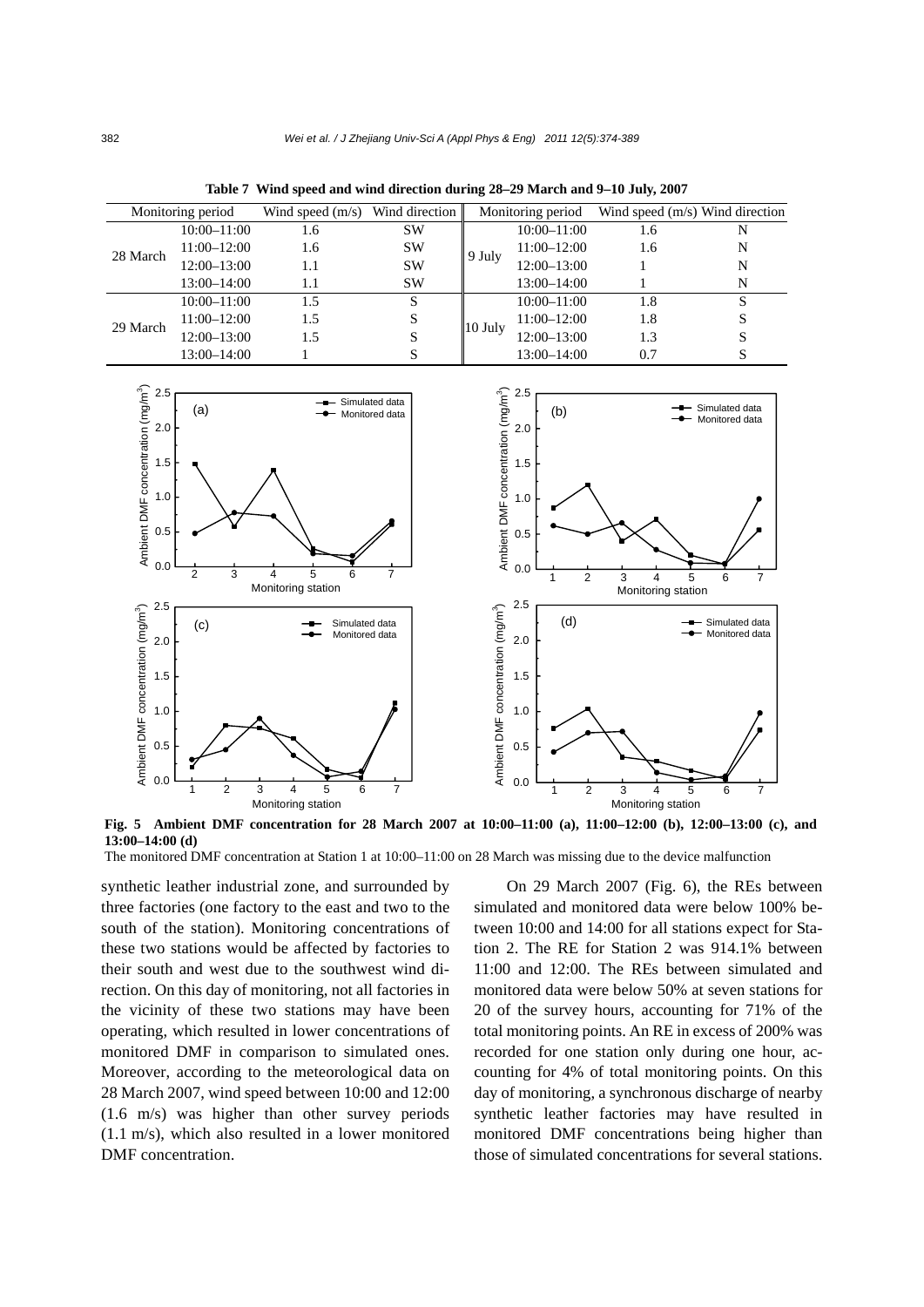

**Fig. 6 Ambient DMF concentration for 29 March 2007 at 10:00–11:00 (a), 11:00–12:00 (b), 12:00–13:00 (c), and 13:00–14:00 (d)** 

On 9 July 2007 (Fig. 7), the REs of simulated versus monitored data for all stations were below 100% between 10:00 and 11:00. Between 11:00 and 12:00, the RE values for Stations 5 and 7 were the largest (125.8% and 189.4%, respectively). Between 12:00 and 13:00, the RE for Station 4 reached 1067.0%. Simulated DMF concentrations for Station 4 during other periods were also much higher than the concentrations recorded at other monitoring stations, which can be explained by that some factories close to Station 4 did not emit DMF on this particular monitoring day. The RE of Station 6 was the largest (323.7%) between 13:00 and 14:00. Wind direction of the monitoring period was north and the only nearby factory was downwind of Station 6, which may have resulted in a lower monitoring concentration. Overall, the REs between simulated and monitored data were below 50% at seven stations for 19 of the survey hours, accounting for 68% of the total monitoring points. REs in excess of 200% were recorded for two of the survey hours, accounting for 7% of total monitoring points.

On 10 July 2007 (Fig. 8), the REs of simulated versus monitored data for Stations 1 and 5 were greatest between 10:00 and 11:00 (171.1% and 388.4%, respectively). Between 11:00 and 12:00, the REs of these two stations were also the largest (178.8% and 353.4%, respectively). The nearby factories located to the east and north of Stations 1 and 5. The lower monitoring DMF concentrations between 10:00 and 12:00 may be attributed to relatively heavy winds (1.8 m/s) from the south direction. Between 12:00 and 13:00, Stations 3 and 4 had the largest REs (305.7% and 165.6%, respectively). Between 13:00 and 14:00, the REs of all stations were below 100% except for Station 6, which had an RE of 148.2%. Emission from the only factory to the south of the Station 6 and the lower wind speed (0.7 m/s) may result in the higher monitoring concentration of the station during this period. Overall, the REs of simulated versus monitored data for seven stations were below 50% for 12 of the survey hours, accounting for 43% of the total monitoring points. REs in excess of 200% were recorded for three of the survey hours,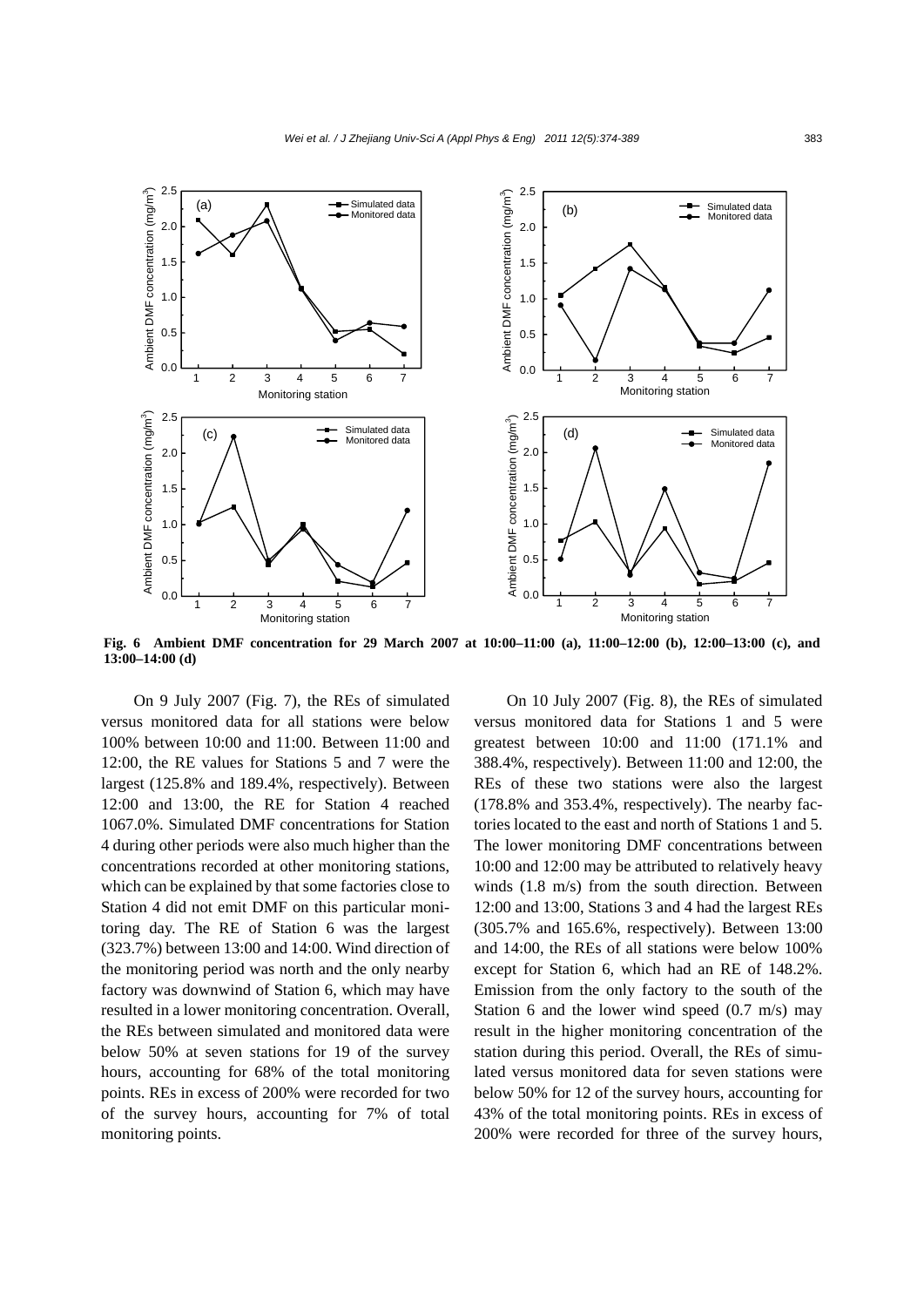

**Fig. 7 Ambient DMF concentration for 9 July 2007 at 10:00–11:00 (a), 11:00–12:00 (b), 12:00–13:00 (c), and 13:00–14:00 (d)**



**Fig. 8 Ambient DMF concentration for 10 July 2007 at 10:00–11:00 (a), 11:00–12:00 (b), 12:00–13:00 (c), and 13:00–14:00 (d)**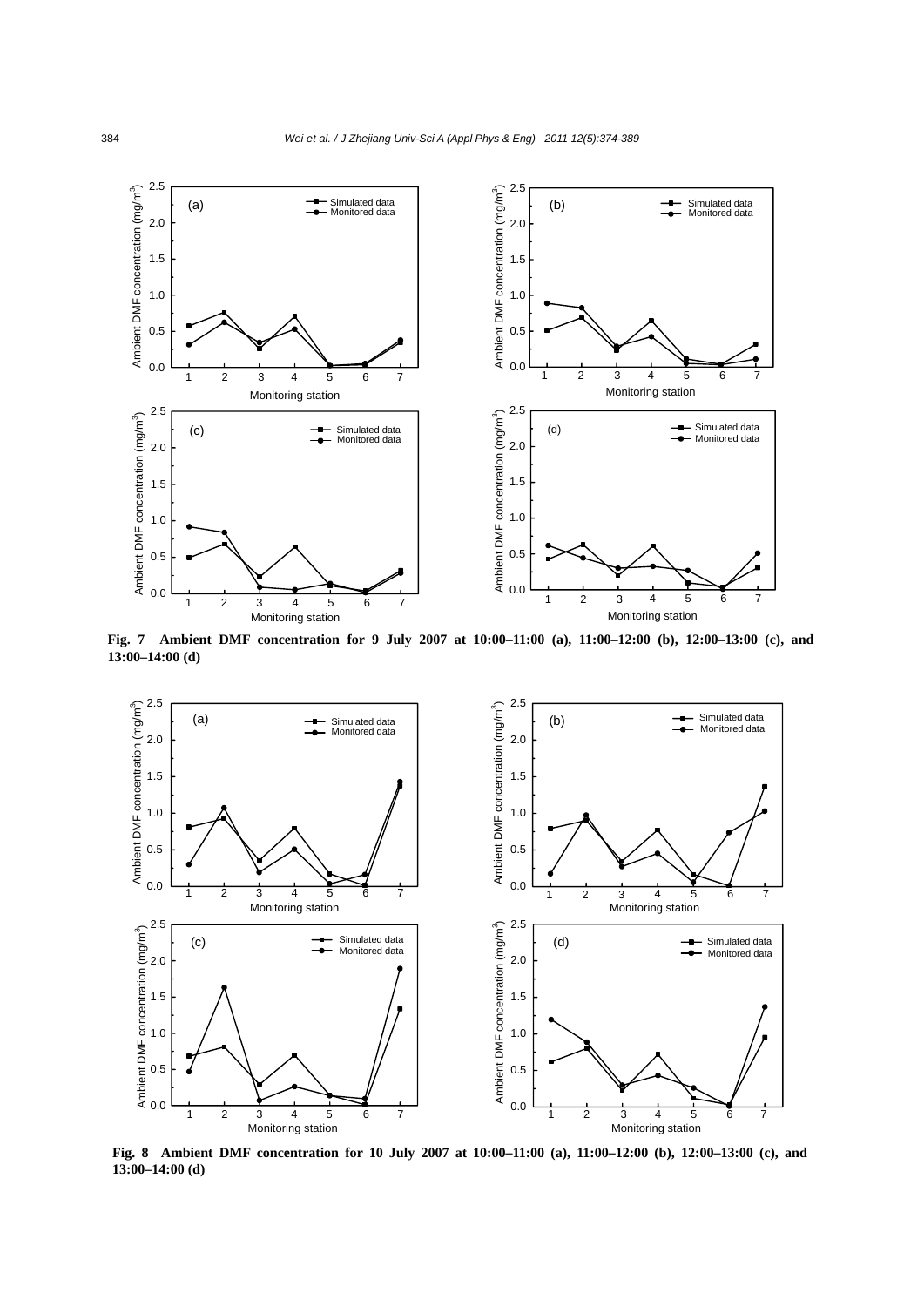accounting for 7% of the total monitoring points. Although larger REs were recorded at almost every station at some point during the monitoring period during this day, the tendency for the simulation to record variable DMF concentrations at different stations resulted in a close match with monitored DMF concentrations.

The total monitoring point results of these four days are 112 (i.e., 7 stations×4 h/d×4 d/station). Overall, the REs of simulated versus monitored data for seven stations were below 50% for 64 of the survey hours, accounting for 57% of the total monitoring points. Overall, REs exceeding 200% were recorded for eight of the survey hours, accounting for 7% of the total monitoring points. In total, 93% of the REs of simulated versus monitored data were within the range of 0.48%–189.4%. In order to evaluate the air pollutant dispersion Modelling results, it was important that the variety tendency of the simulated data closely matched that of the monitored data. Figs. 5–8 clearly showed that the simulated concentrations of all seven monitored stations produced similar results to the monitored concentrations.

# **4.4 Simulation of annual average DMF concentrations in 2006**

Wind rose for the study area in 2006 is shown in Fig. 9. The prevailing wind direction in 2006 is northnorth-east and the average wind speed is 3.0 m/s, which were in accordance with the representative meteorological conditions of the study area. Before 2003, DMF emissions of the study area kept growing with an increase of total production lines. Between 2003 and 2005, control measures were introduced to regulate DMF emissions, and total DMF emissions in the study area reduced gradually during these years. Since 2006, emissions of DMF stabilized at a relative low level  $(2.27\times10^7 \text{ kg/yr})$ . So, we selected the year of 2006 to simulate ambient DMF concentrations.

The simulated ambient DMF concentrations for 2006 of the approximate  $100 \text{ km}^2$  modelled study area are shown in Fig. 10. In this figure, dark blue grids contain synthetic leather manufacturing factory production lines, accounting for 1.6% of the total grids. Red colored grids represent annual average ambient DMF concentrations of 4.0–9.75 mg/m<sup>3</sup>, green are of 1.0–4.0 mg/m<sup>3</sup>, yellow are of 0.4–1.0 mg/m<sup>3</sup>, and light blue colored are of less than  $0.4 \text{ mg/m}^3$ , which account for 0.15%, 2.5%, 7.02%, and 88.73% of the total grid area respectively. DMF concentrations were the highest at the north and southwest sections of the study area. This pattern can be attributed to the high density of nearby synthetic leather factories. The DMF fugitive emission threshold for industrial enterprises fenceline in China is  $0.4 \text{ mg/m}^3$  (MEP-GAQSIO, 2008). However, 11.27% of simulated average annual DMF concentrations of the study area recorded exceeded the threshold, even in the Longwan residential area. Available worldwide datasets with respect to ambient air DMF concentrations are limited. For example, in Lowell, Massachusetts, ambient DMF concentrations were above 0.15 mg/m<sup>3</sup> of the industrial zone, and  $0.024$  mg/m<sup>3</sup> in the residential



**Fig. 9 Wind rose for the study area in 2006**



**Fig. 10 Annual average ambient DMF concentration during 2006 using 100 m×100 m grids in the study area of the Longwan District of Wenzhou City, China**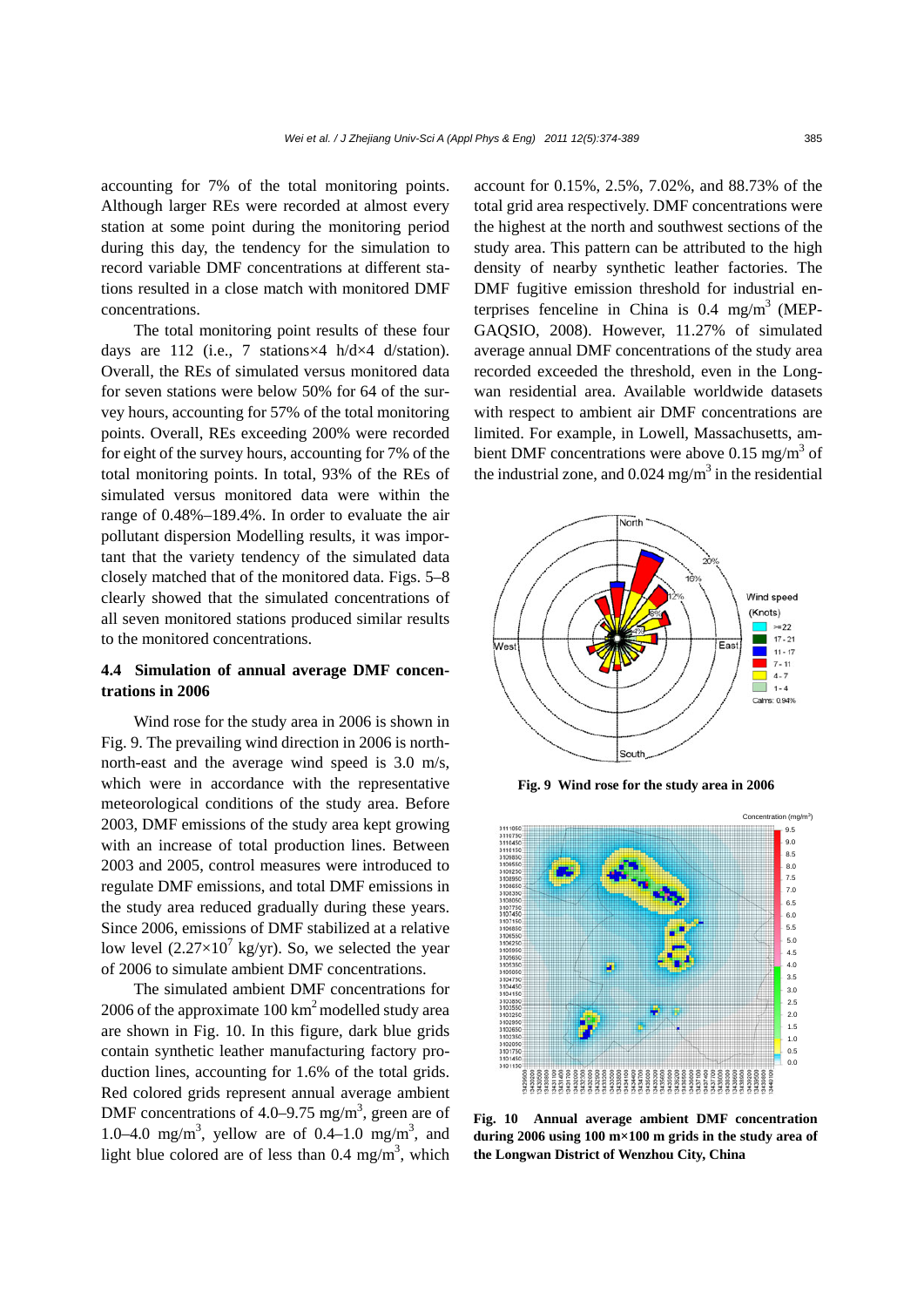area (Amster *et al*., 1983). In Germany, ambient air DMF concentrations of more than 5  $pg/m<sup>3</sup>$  were recorded (CEPA, 1999). In Japan, ambient air DMF concentrations have been reported to be in the range of 0.1–10 mg/m<sup>3</sup> (Environment Agency Japan, 1996). However, given that the data from those studies were collected in the 1980s and 1990s, they may not represent current DMF concentrations.

## **4.5 Daily maximum simulated DMF concentrations in 2006**

As DMF concentration was simulated for each grid, maximum daily DMF concentrations were the highest values of these concentrations everyday. As presented in Fig. 11, simulated maximum daily DMF concentrations for 2006 were in the range of  $0.54 - 40.27$  mg/m<sup>3</sup>. The regulated exposure limit in China for DMF concentration in the air of a workplace is 10 mg/m<sup>3</sup> (MHPRC, 1979). For 71 d of 2006 (or 19.5% of the year), simulated maximum daily DMF concentrations were above 10 mg/m<sup>3</sup>. In other words, for one fifth of the year, DMF emissions would have been high enough to have a serious impact on human health in the Longwan District. For 107 d of 2006 (or 29% of the year), simulated maximum daily DMF concentrations were in the range of 4.0–10 mg/m<sup>3</sup>. For 173 d of 2006 (or 47.4% of the year), simulated maximum daily DMF concentrations were in the range of 1.0–4.0 mg/m<sup>3</sup>. For 15 d of 2006 (or 4.1% of the year), daily maximum simulated DMF concentrations were below 1.0 mg/m<sup>3</sup>.

#### **4.6 Uncertainty analysis**

Because data were modelled in this study, there was an expected degree of uncertainty derived from



**Fig. 11 Simulated maximum daily DMF concentrations versus permitted workplace levels in 2006** 

several parameters. First, the DMF emission inventories were established based on daily DMF consumption, disposal, and recycling in the manufacture of synthetic leather. Total DMF emissions in a year were closely related to the operating time of 54 synthetic leather factories. In our study, we set 210 d (24 h/d) as the average operating time for all factories in a given year. However, each factory in the study area had different operating times according to product demands, which ranged between 180–300 d of the year. Therefore, the use of 210 d as the average operating time may result in an uncertainty of DMF emission inventories. Second, during the investigation, the control facilities of some factories were not operational due to their being upgraded. This would have resulted in simulated DMF emissions and DMF concentrations that were higher than the monitored values. Third, because meteorological stations were not present in the immediate study area, the meteorological data used in our study were simulated using MM5. Onsite meteorological data were not measured during monitoring; instead, we used meteorological data from nearby meteorological stations to validate the simulated results of MM5. Comparison of simulated and monitored meteorological data indicated that the IOA and RMSE of wind speed were 0.84 and 0.1, respectively. The IOA and RMSE of wind direction were 0.83 and 63.2, respectively. Therefore, MM5 simulations performed well for wind speed, and the uncertainty of the simulation was mainly due to wind direction.

## **5 Conclusions**

In this paper, the urban DMF emission inventories of 54 synthetic leather factories in a small-scale industrial area were established using the mass balance method. Annual and daily average concentrations of DMF in 2006 were simulated using AER-MOD with receptor grids of 100 m×100 m. Actual DMF concentrations recorded at seven DMF monitoring stations were compared with simulated results for the same timeframe. The results showed that the DMF emissions of wet and dry production lines were about  $1.081 \times 10^5$  and  $6.35 \times 10^4$  kg/yr, respectively. Simulated annual average ambient DMF levels for the study area ranged from  $0.048$  to  $9.75$  mg/m<sup>3</sup>. The highest average simulated daily DMF concentrations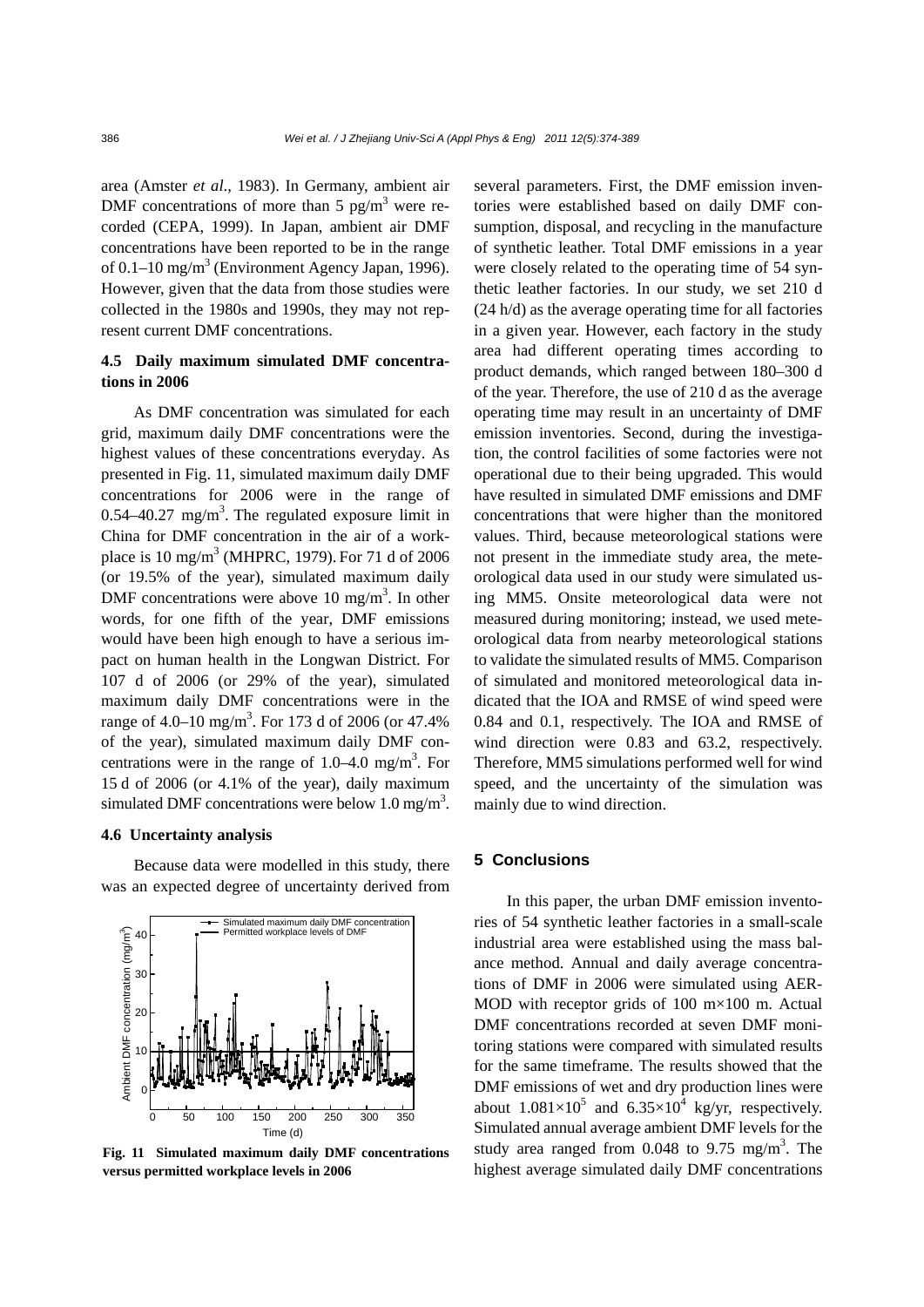for grids outside of the workplace ranged from 0.54 to  $40.27$  mg/m<sup>3</sup>. Higher DMF concentrations were found in the vicinity of synthetic leather factories. The simulated concentrations of all seven monitoring stations produced similar results to the monitored ones. In total, 93% of the REs of simulated versus monitored data were within the range of 0.48%– 189.4%. The variety tendencies of the simulated data closely matched those of the monitored data.

In the study area, DMF emission concentrations from chimney stacks and in the workplace of every factory were within the regulated emission limits. However, for 20% (71 d) of 2006, daily average ambient DMF concentrations in sections of the grid exceeded the workplace DMF concentration limit. Therefore, the maximum permitted emission of DMF from this industrial zone requires further regulation to protect the health of people in the Longwan District.

The DMF environmental capacity can be evaluated according to GIS-based DMF concentration simulations and the ambient DMF environmental quality standard. This information could be used to calculate the maximum DMF emissions within a specified region. Based on the geographic location of each factory, the emission quota of each factory could be established for environmental management.

Usually, high concentrations of air pollution occur in areas of close proximity to emission sources. As a result, air pollution in such areas is likely to be more harmful to humans, particularly in small-scale areas. Hence, it is vital to assess the health risk to humans posed by these sources of pollution (Venkatram *et al*., 2004). GIS-based DMF concentration simulations using  $100 \text{ m} \times 100 \text{ m}$  grids provide detailed DMF concentration distributions against which to conduct human health risk assessments and human exposure-response function research, particularly in areas where field monitoring data may not be available.

## **Acknowledgements**

The authors would like to thank Longwan District Environmental Protection Bureau, Wenzhou Environment Monitoring Center, and Wenzhou Synthetic Leather Chamber of Commerce, Zhejiang, China, for their support to do this work.

#### **References**

- ADEC, 2009. ADEC Guidance re AERMET Geometric Means: How to Calculate the Geometric Mean Bowen Ratio and the Inverse-Distance Weighted Geometric Mean Surface Roughness Length in Alaska. Alaska Department of Environmental Conservation, Air Permits Programs, Alaska, USA.
- Amster, M.B., Hijazi, N., Chan, R., 1983. Real Time Monitoring of Low Level Air Contaminants from Hazardous Waste Sites. National Conference on Management of Uncontrolled Hazardous Waste Sites, Washington, DC, USA, p.98-99.
- An, X., Zuo, H., Chen, L., 2007. Atmospheric environmental capacity of  $SO_2$  in winter over Lanzhou in China: a case study. *Advances in Atmospheric Sciences*, **24**(4):688-699. [doi:10.1007/s00376-007-0688-3]
- Calvert, G.M., Fajen, J.M., Hills, B.W., Halperin, W.E., 1990. Testicular cancer, dimethylformamide and leather tanneries. *The Lancet*, **336**(8725):1253-1254. [doi:10.1016/ 0140-6736(90)92870-N]
- CEPA, 1999. Priority Substances List Assessment Report: N, N-Dimethylformamide. Canadian Environmental Protection Act, Environment Canada, Health Canada, Ottawa, Canada.
- Cimorelli, A.J., Perry, S.G., Venkatram, A., Weil, J.C., Paine, R.J., Wilson, R.B., Lee, R.F., Peters, W.D., Brode, R.W., 2005. AERMOD: a dispersion model for industrial source applications Part I: general model formulation and boundary layer characterization. *Journal of Applied Meteorology*, **44**(5):682-693. [doi:10.1175/JAM2227.1]
- Coufal, C.D., Chavez, C., Niemeyer, P.R., Carey, J.B., 2006. Nitrogen emissions from broilers measured by mass balance over eighteen consecutive flocks. *Poultry Science*, **85**(3):384-391.
- Environment Agency Japan, 1996. Chemicals in the Environment-Report on Environmental Survey and Wildlife Monitoring of Chemicals in F.Y. 1994. Environmental Health and Safety Division, Tokyo, Japan, p.119.
- Environment Canada, 1998. PSL2 Technical Report for N, N-dimethylformamide (1995–1996 data). Use Patterns Section, Chemicals Control Division, Commercial Chemicals Evaluation Branch, Quebec, Canada.
- Fang, C., Li, J., Meng, H., Yang, Y., Wang, J., 2008. Discussion of calculation to environmental capacity of atmosphere and gross control in the planning assessment. *Journal of Inner Mongolia Normal University (Natural Science Edition)*, **37**(4):550-553 (in Chinese).
- Goyal, P., Anand, S., Gera, B.S., 2006. Assimilative capacity and pollutant dispersion studies for Gangtok City. *Atmospheric Environment*, **40**(9):1671-1682. [doi:10.1016/ j.atmosenv.2005.10.057]
- Grell, G.A., Dudhia, J., Stauffer, D.R., 1995. A Description of the Fifth-Generation Penn State/NCAR Mesoscale Model (MM5). National Center for Atmospheric Research, Boulder, Colorado, USA, p.122.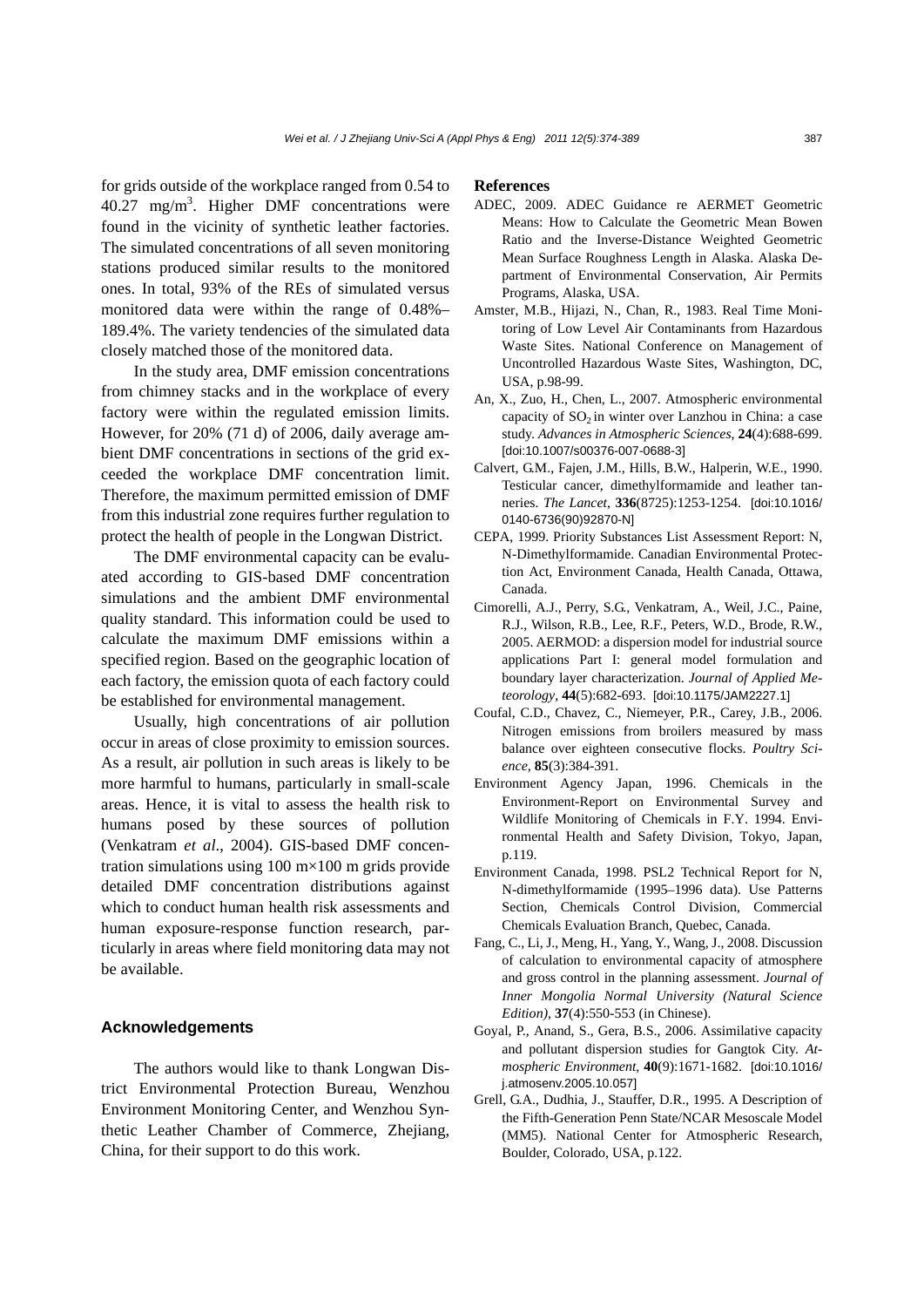- Gunhan, T., Demir, V., Hancioglu, E., Hepbasli, A., 2005. Mathematical modelling of drying of bay leaves. *Energy Conversion and Management*, **46**(11-12):1667-1679. [doi:10.1016/j.enconman.2004.10.001]
- Han, Z., 2007. A regional air quality model: evaluation and simulation of  $O_3$  and relevant gaseous species in East Asia during spring 2001. *Environmental Modelling & Software*, **22**(9):1328-1336. [doi:10.1016/j.envsoft.2006. 07.007]
- Hansen, E., Meyer, O., 1990. Embryotoxicity and teratogenicity study in rats dosed epicutaneously with dimethylformamide (DMF). *Journal of Applied Toxicology*, **10**(5):333-338. [doi:10.1002/jat.2550100505]
- Horan, J.M., Finn, D.P., 2008. Sensitivity of air change rates in a naturally ventilated atrium space subject to variations in external wind speed and direction. *Energy and Buildings*, **40**(8):1577-1585. [10.1016/j.enbuild.2008.02.013]
- Howard, P.H., 1993. Handbook of Environmental Fate and Exposure Data for Organic Chemicals: Solvents 2, Volume 4. Lewis Publishers, Chelsea, Michigan, USA.
- Jilin Library, 1984. A Selection of Environmental Standards Abroad. Standards Press of China, Beijing, China (in Chinese).
- Klepeis, N.E., Gabel, E.B., Ott, W.R., Switzer, P., 2009. Outdoor air pollution in close proximity to a continuous point source. *Atmospheric Environment*, **43**(20):3155-3167. [doi:10.1016/j.atmosenv.2009.03.056]
- Krishna, T.V.B.P.S.R., Reddy, M.K., Reddy, R.C., Singh, R.N., 2004. Assimilative capacity and dispersion of pollutants due to industrial sources in Visakhapatnam bowl area. *Atmospheric Environment*, **38**(39):6775-6787. [doi:10. 1016/j.atmosenv.2004.09.014]
- Lin, M., Lin, Y., 2002. The application of GIS to air quality analysis in Taichung City, Taiwan, ROC. *Environmental Modelling & Software*, **17**(1):11-19. [doi:10.1016/S1364- 8152(01)00048-2]
- Matthias, V., Aulinger, A., Quante, M., 2008. Adapting CMAQ to investigate air pollution in North Sea coastal regions. *Environmental Modelling & Software*, **23**(3):356-368. [doi:10.1016/j.envsoft.2007.04.010]
- MEP-GAQSIO, 2008. Emission Standard of Pollutants for Synthetic Leather and Artificial Leather Industry. Ministry of Environmental Protection of the People's Republic of China, General Administration of Quality Supervision, Inspection and Quarantine of the People's Republic of China. China Environmental Science Press, Beijing, China (in Chinese).
- MHPRC, 1979. Hygienic Standards for the Design of Industrial Enterprises, TJ36-79. Ministry of Health of the People's Republic of China (in Chinese).
- Őzkaynak, H., Palma,T., Touma, J.S., Thurman, J., 2008. Modeling population exposures to outdoor sources of hazardous air pollutants. *Journal of Exposure Science and Environmental Epidemiology*, **18**(1):45-48. [doi:10.1038/ sj.jes.7500612]
- Perry, S.G., Cimorelli, A.J., Paine, R.J., Brode, R.W., Weil, J.C., Venkatram, A., Wilson, R.B., Lee, R.F., Peters,

W.D., 2005. AERMOD: A dispersion model for industrial source applications Part II: model performance against 17 field study databases. *Journal of Applied Meteorology*, **44**(5):694-708. [doi:10.1175/JAM2228.1]

- Samaali, M., Francois, S., Vinuesa, J., Ponche, J., 2007. A new tool for processing atmospheric emission inventories: technical aspects and application to the ESCOMPTE study area. *Environmental Modelling & Software*, **22**(12): 1765-1774. [doi:10.1016/j.envsoft.2007.02.009]
- SEPA, 2003. Scheme for Environmental Capacity Estimation in the Urban Area. Ministry of Environmental Protection of the People's Republic of China. Available from http:// www.zhb.gov.cn/download/1084487068665.doc (in Chinese) [Accessed on Oct. 25, 2010].
- Silverman, K.C., Tell, J.G., Sargent, E.V., Qiu, Z., 2007. Comparison of the industrial source complex and AERMOD dispersion models: case study for human health risk assessment. *Journal of the Air & Waste Management Association*, **57**(12):1439-1446. [doi:10. 3155/1047-3289.57.12.1439]
- Sokhi, R.S., San Jose, R., Kitwiroon, N., Fragkoua, E., Perez, J.L., Middleton, D.R., 2006. Prediction of ozone levels in London using the MM5-CMAQ modeling system. *Environmental Modelling & Software*, **21**(4):566-576. [doi:10. 1016/j.envsoft.2004.07.016]
- Spicer, C.W., Buxton, B.E., Holdren, M.W., Smith, D.L., Kelly, T.J., Rust, S.W., Pate, A.D., Sverdrup, G.M., Chuang, J.C., 1996. Variability of hazardous air pollutants in an urban area. *Atmospheric Environment*, **30**(20): 3443-3456. [doi:10.1016/1352-2310(95)00200-6]
- Titov, M., Sturman, A.P., Zawar-Reza, P., 2007. Application of MM5 and CAMx4 to local scale dispersion of particulate matter for the city of Christchurch, New Zealand. *Atmospheric Environment*, **41**(2):327-338. [doi:10.1016/j. atmosenv.2006.08.012]
- US EPA, 2004a. User's Guide for the AMS/EPA Regulatory Model: AERMOD. Office of Air Quality Planning and Standards, Research Triangle Park, US Environmental Protection Agency, North Carolina, USA.
- US EPA, 2004b. User's Guide for the AERMOD Meteorological Preprocessor (AERMET). Office of Air Quality Planning and Standards, Research Triangle Park, US Environmental Protection Agency, North Carolina, USA.
- US EPA, 2008. AERSURFACE User's Guide. Office of Air Quality Planning and Standards, US Environmental Protection Agency, North Carolina, USA.
- Venkatram, A., Isakov, V., Yuan, J., Pankratz, D., 2004. Modeling dispersion at distances of meters from urban sources. *Atmospheric Environment*, **38**(28):4633-4641. [doi:10.1016/j.atmosenv.2004.05.018]
- Wang, S., Shih T., Huang, Y., Chueh, M., Chou, J., Chang, H., 2006. Evaluation of the effectiveness of personal protective equipment against occupational exposure to N, Ndimethylformamide. *Journal of Hazardous Materials*, **138**(3):518-525. [doi:10.1016/j.jhazmat.2006.05.072]
- Willmott, C.J., 1981. On the validation of models. *Physical Geography*, **2**(2):184-194.